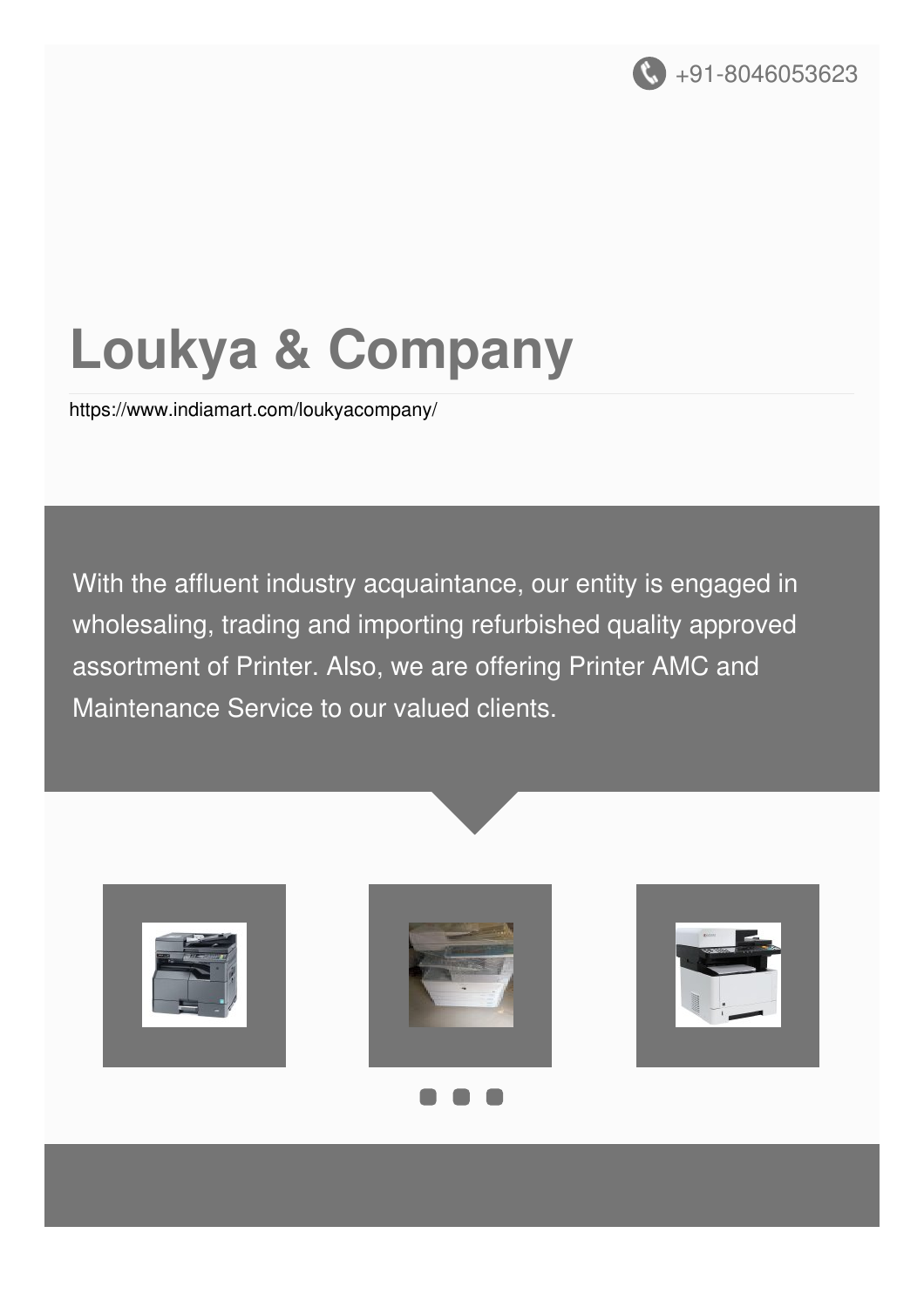# About Us

Starting in the year **2011**, we, **Loukya & Company** are the **wholesaler, importer and trader** of Printer. Offered products range consists of **Multifunction Printer, Image Runner, Konica Minolta Photocopy Machine, Inkjet Printer, Printer Maintenance Service and Printer AMC Service**. The presented products are designed at vendors end by making use of supreme-grade inputs with the aid of modern machines. These products are known for their easy usability, lightweight, long life, and low cost. Also, we are offering Printer AMC and Maintenance Service to our valued clients.

We are famous in this domain because of our vendor base. We procured the printer from the selected vendors only. We are dedicated to constant improvement in our offered range, which helps us to cater to the client of demands. In addition to this, with the support of professionals and vendors, we can deliver the range in a short time. Additionally, we adopt client-oriented policies and flexible business methods.

Our mentor **Mr. H. Manohar** inspires us to act with sincerity. Also, his visionary approachable to create a lasting alliance with our clientele based on our honesty and proficiency.

#### **For more information, please visit**

<https://www.indiamart.com/loukyacompany/about-us.html>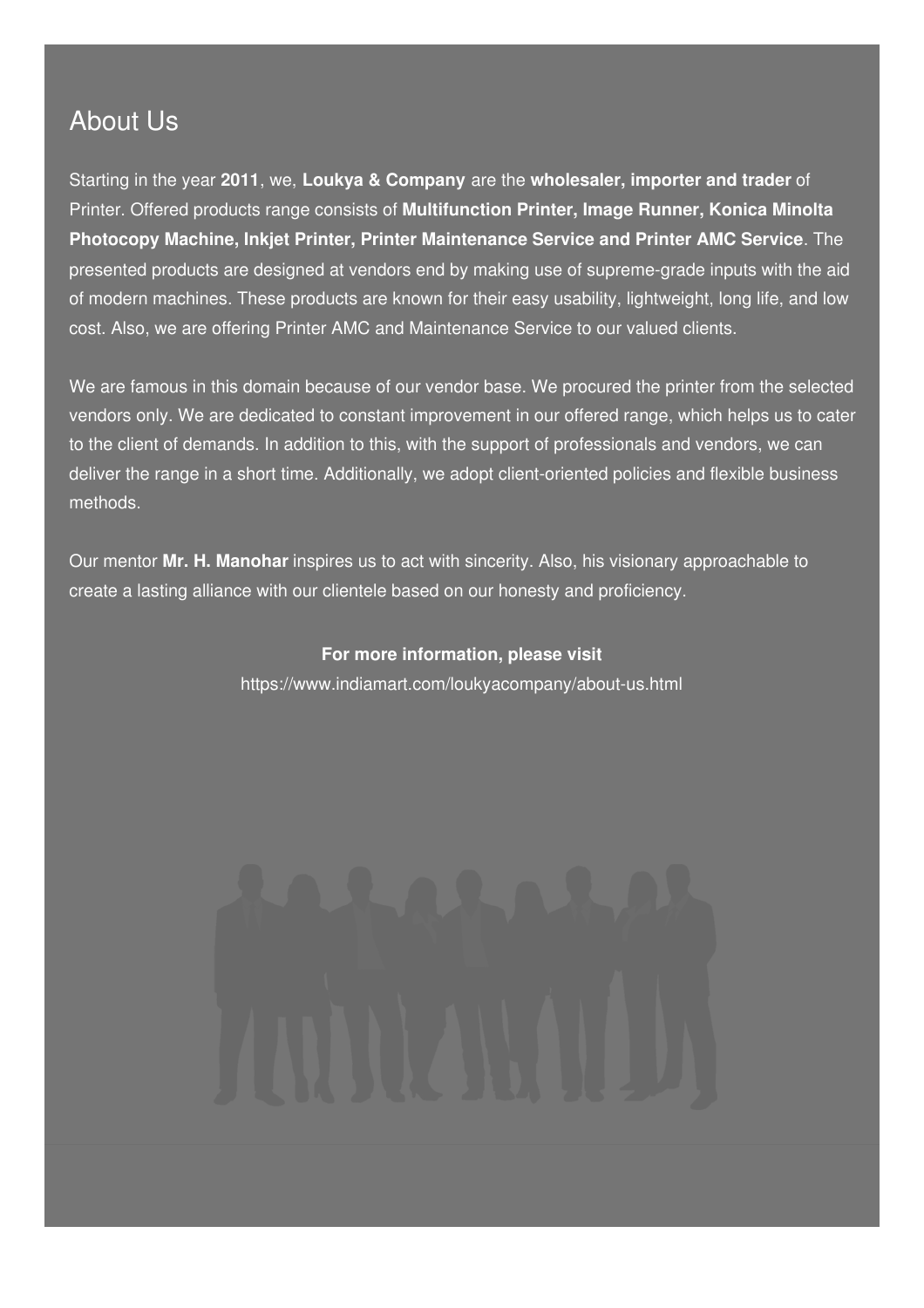# **XEROX MACHINE**



1800 Kyocera Multifunction Printer



Printer Rental Services



HP Laserjet MFP M436 Series Printer



IR3235 Canon Multifunction Printer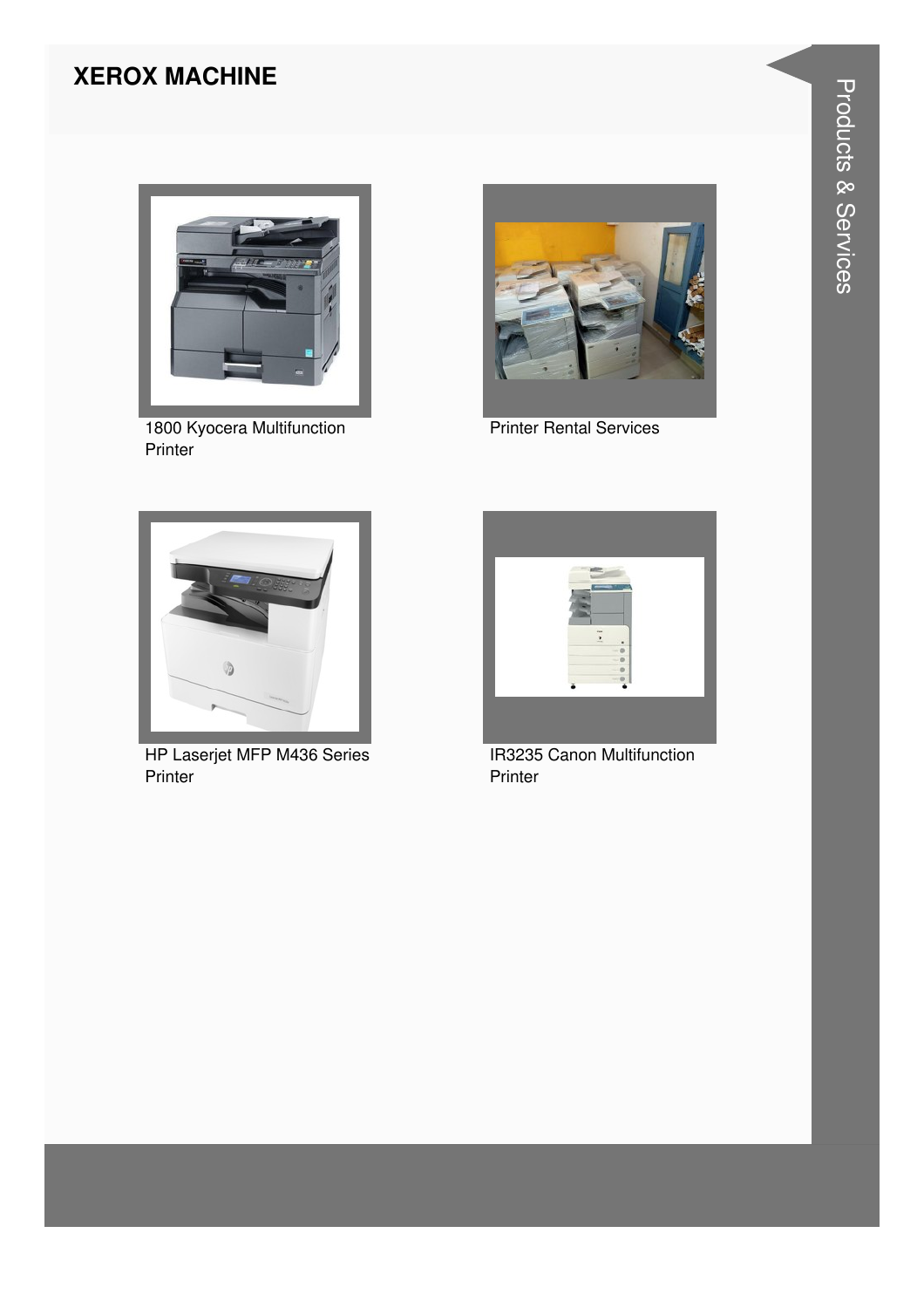# **CANON RC MACHINE**



Canon RC Photocopy Machine



2545 Canon Multifunction Printer



3245 Canon Multifunction Printer



Canon Imagerunner 4225/4235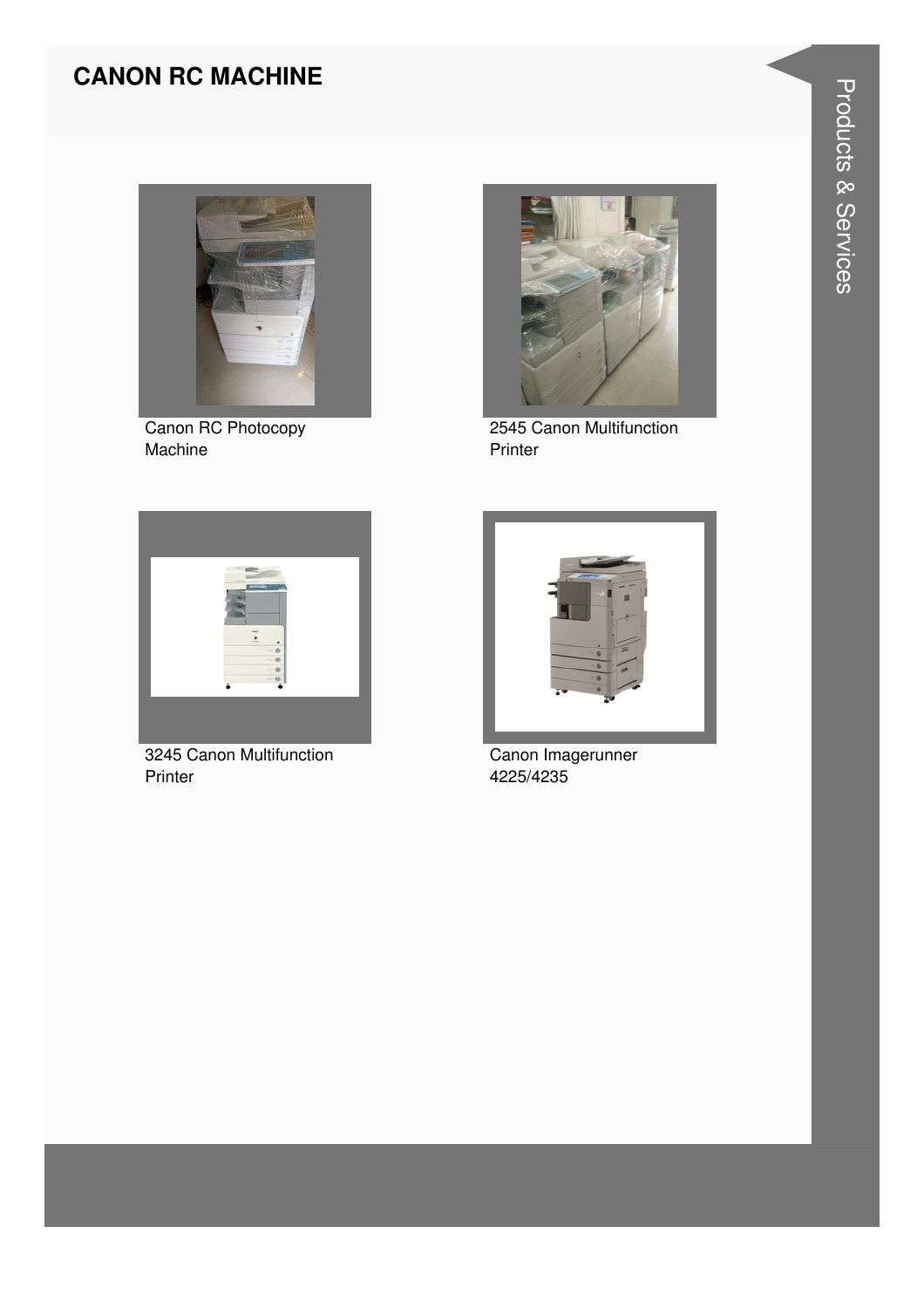# **KYOCERA MULTIFUNCTION PRINTER**



Kyocera Ecosys M2040 Multifunction Printer



Kyocera Taskalfa 2320 Multifunction Printer



Taskalfa 2200 Photocopy Machine



Kyocera Taskalfa 3212i Multifunction Printer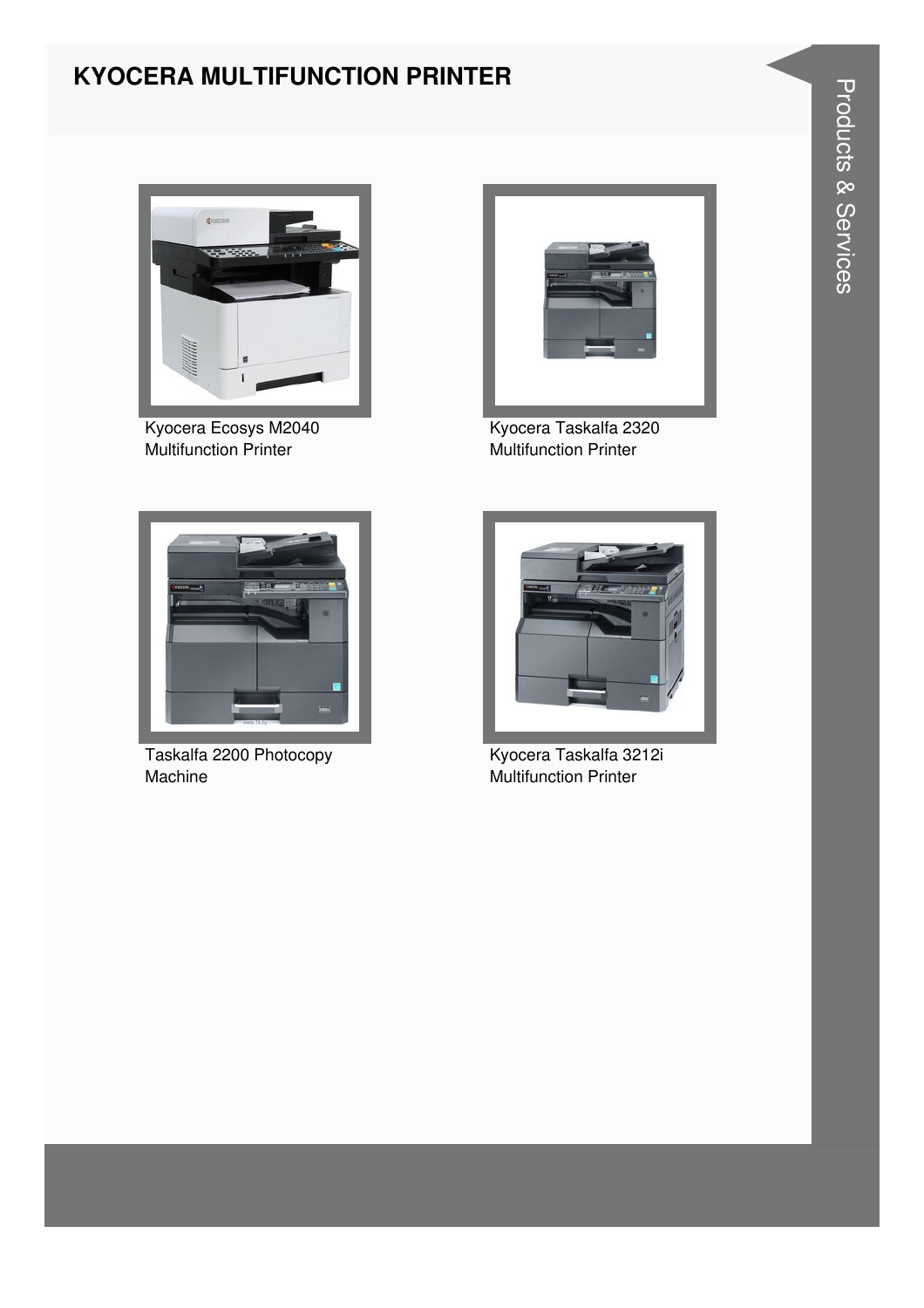# **CANON XEROX MACHINE**



Canon 4235 Xerox Machine Canon IR 4225/4235 RC



Machine



IR 3245/3235 Series Canon Image Runner



2535 Canon Multifunction Printer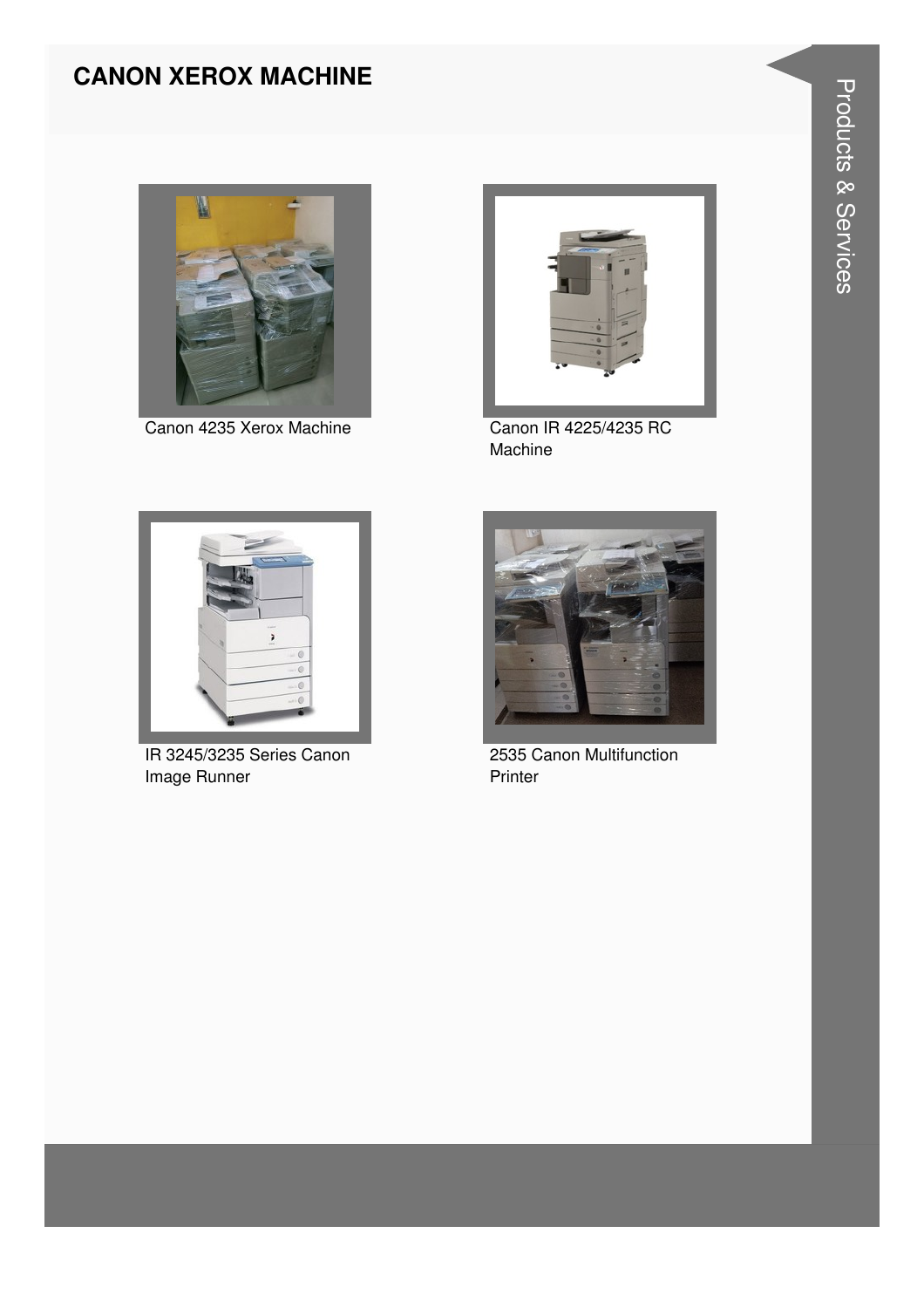# **TOSHIBA PHOTOCOPY MACHINE**



E Studio 2303 AM / 2803 AM Photocopy Machine



Toshiba 2329 A Photocopy Machine



E Studio 2303A Photocopy Machine



E Studio 2809 A / 2309 A Photocopy Machine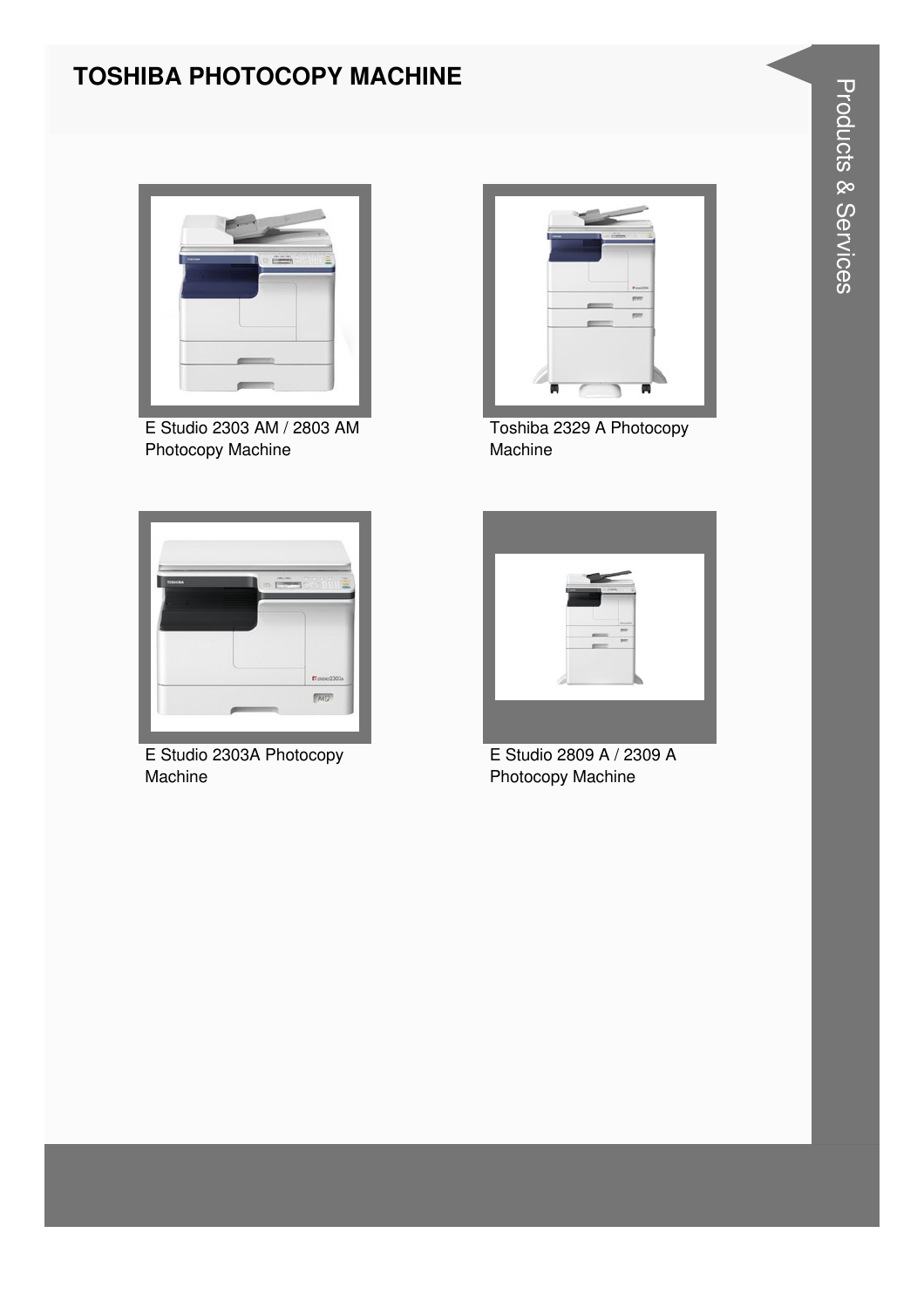# **CANON PHOTOCOPY MACHINE**



Canon IR 3225 Copier Machine



IR 2525 Canon Multifunction Printer



IR 2206 Canon Image Runner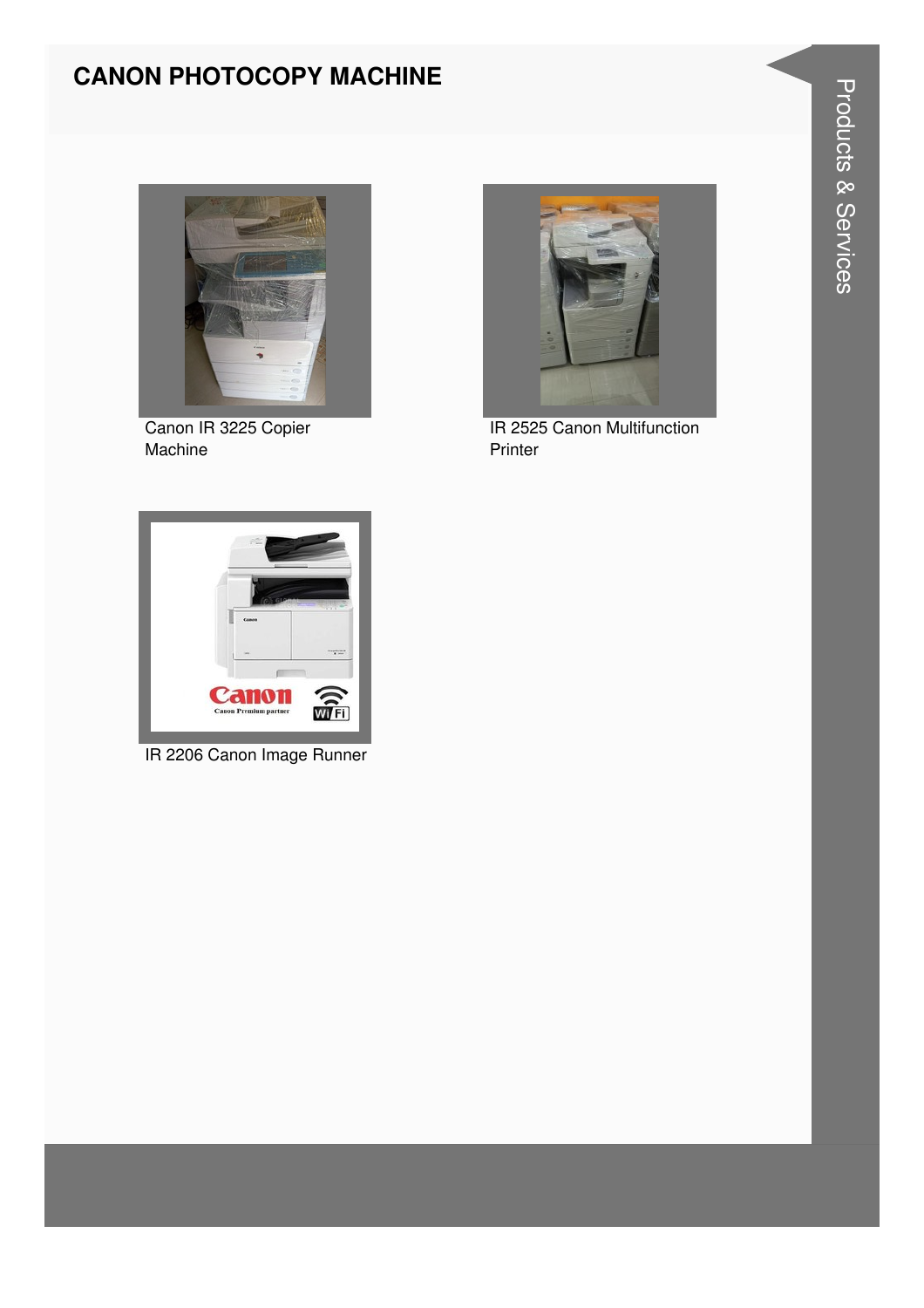# **XEROX MACHINES**



IR 2525 1st Rc Canon Imagerunner



Kyocera 2020



**Xerox Photocopier Machine**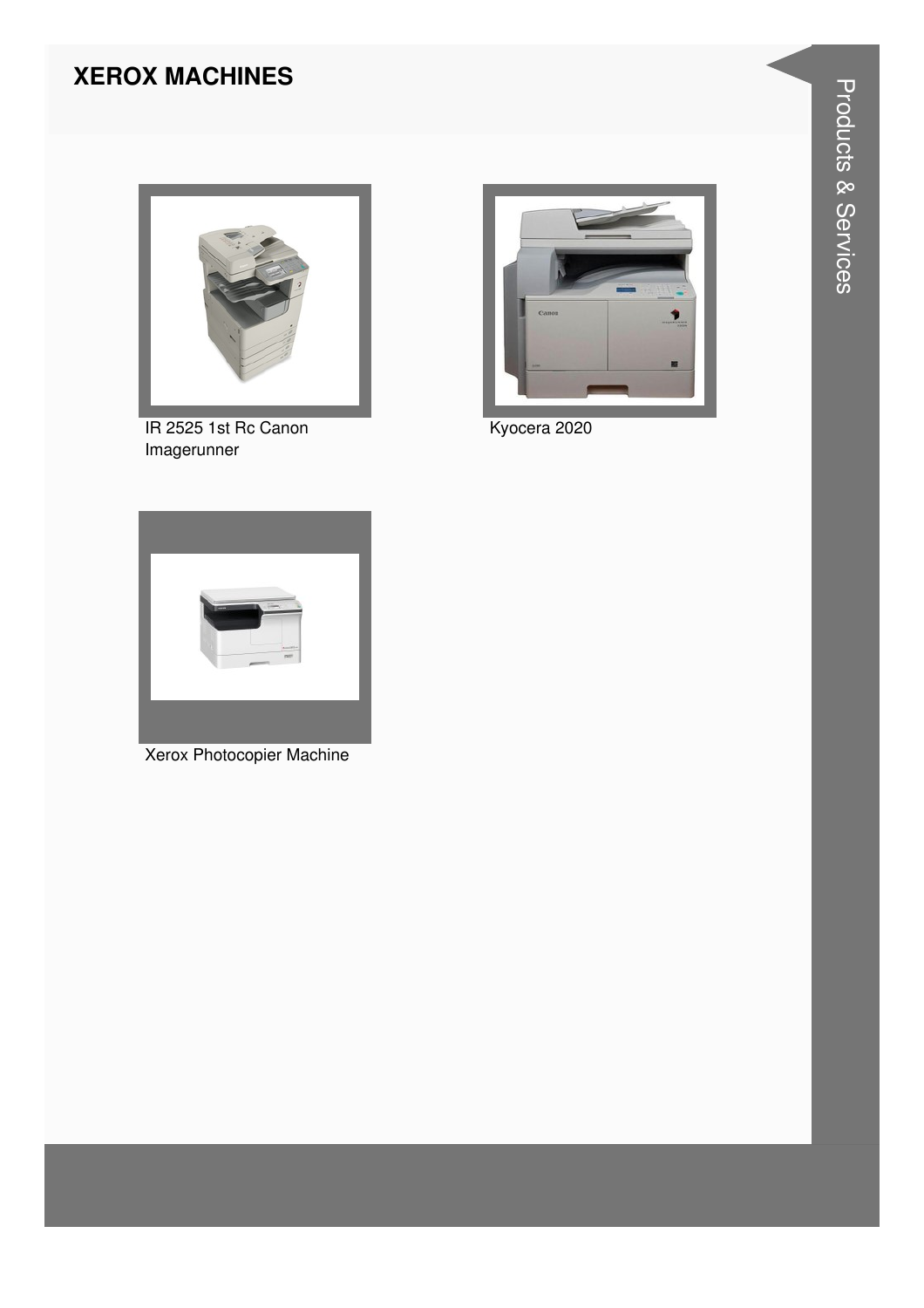# **CANON DIGITAL PHOTOCOPIER MACHINE**



Canon IR ADV 4245 Photocopy Machine



Canon IR 2525 RC Machine



Canon 1st Rc Photocopy Machine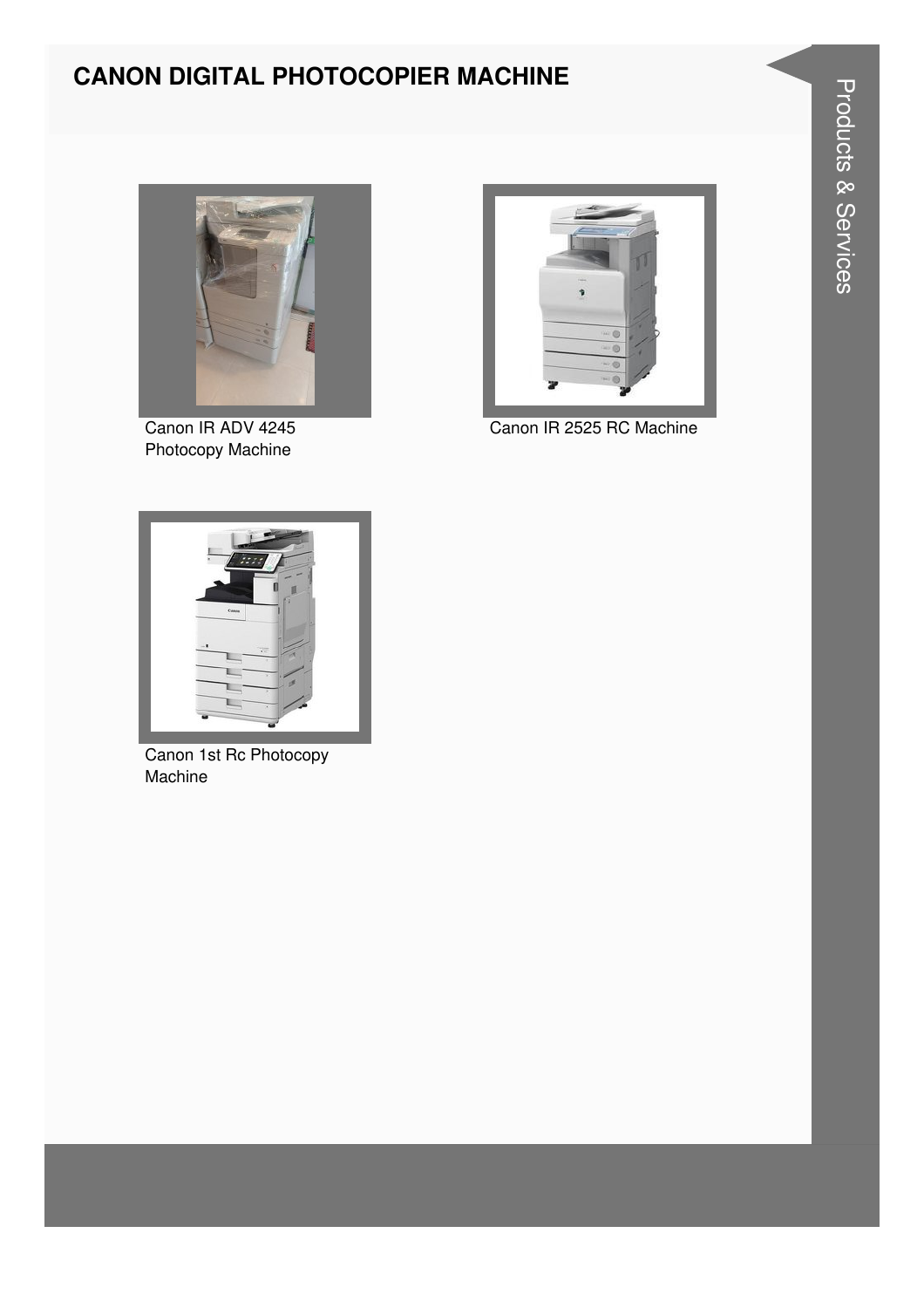

Second Hand Xerox Machines



Canon Rc Machine



Kyocera 2020



IR 2206 N Canon Image Runner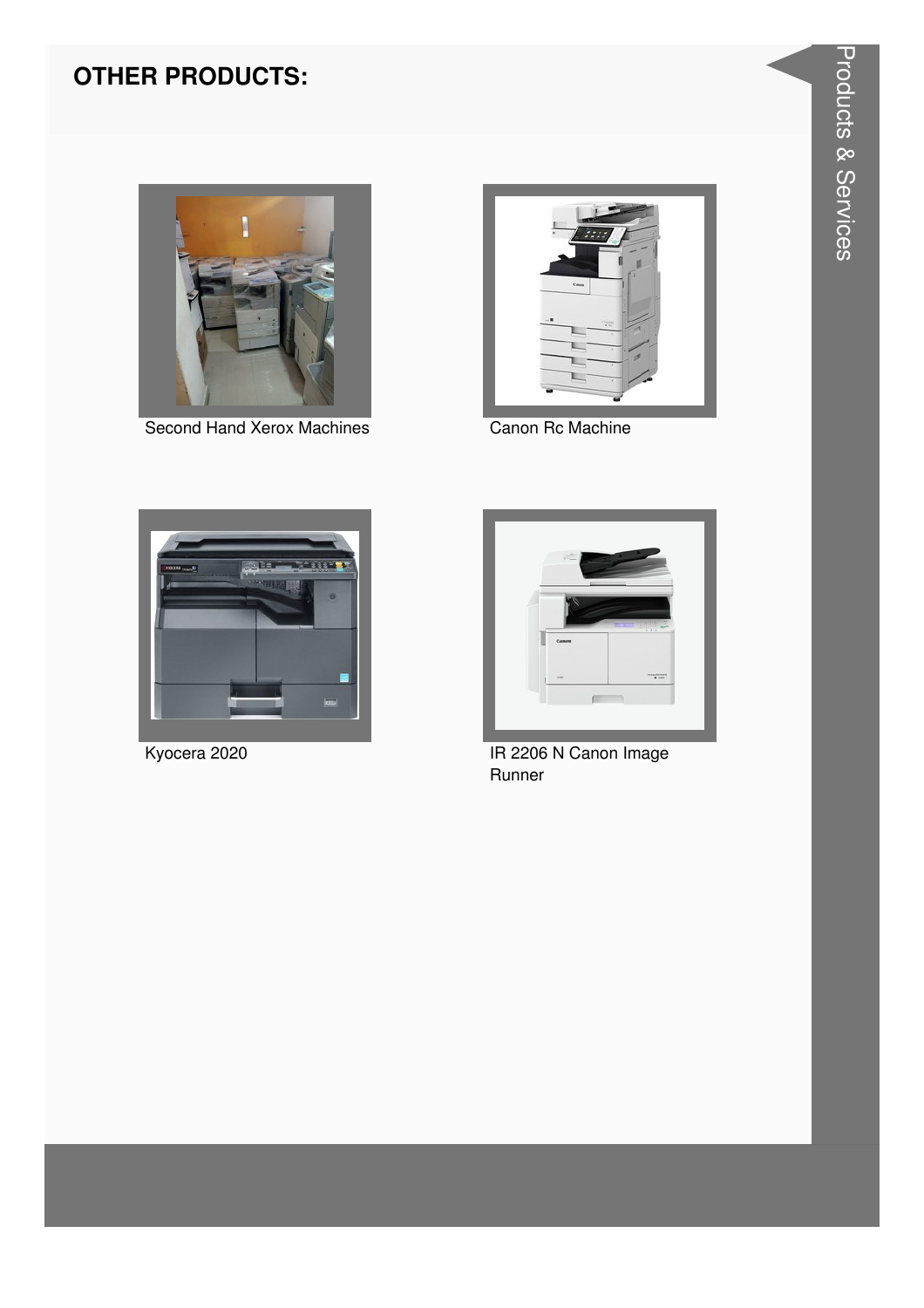

Canon Image Runner 2004N<br>Printer



2006N Canon Multifunction Printer



3212i Kyocera Photocopier Machine



Canon Ir4545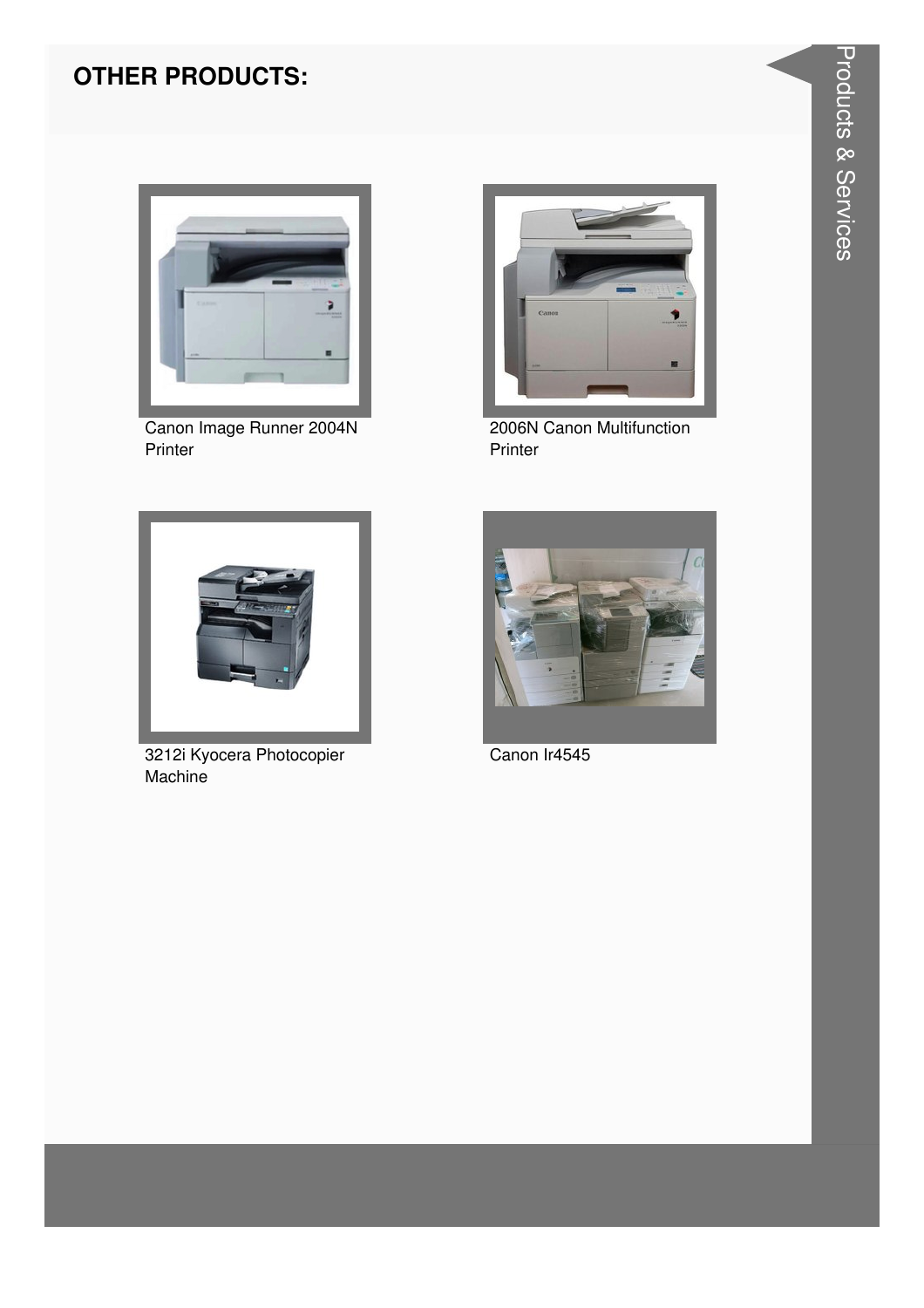

IR 2535 Canon Image Runner



Xerox WC 5024 Multifunction Printer



Xerox SC2020 Multifunction Printer



**Used Canon IR3245Copiers**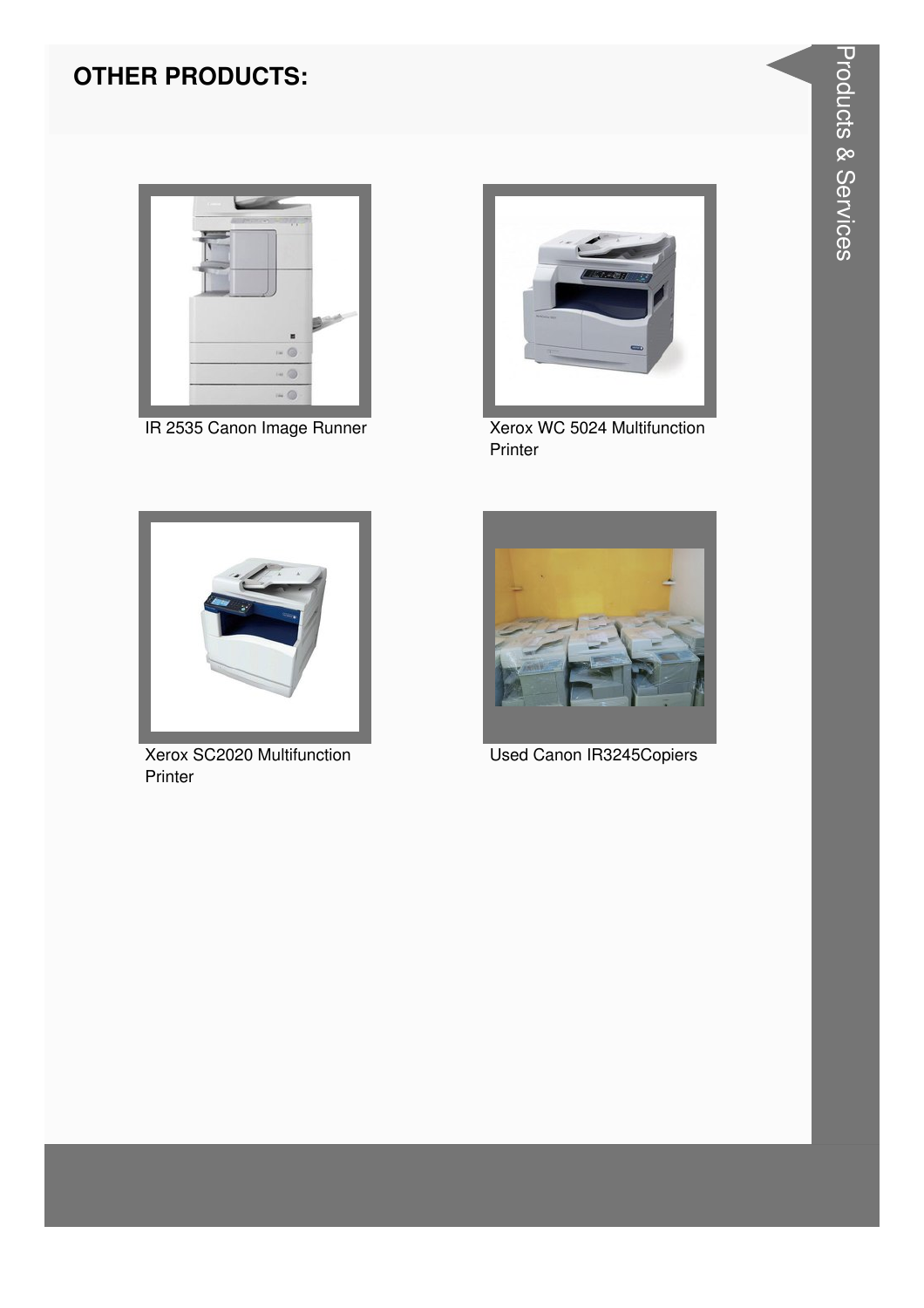

Canon IR 2625W Canon Image Runner



Canon Ir Advance 4251



IR 2006 N Canon Image Runner



Color Inkjet 2020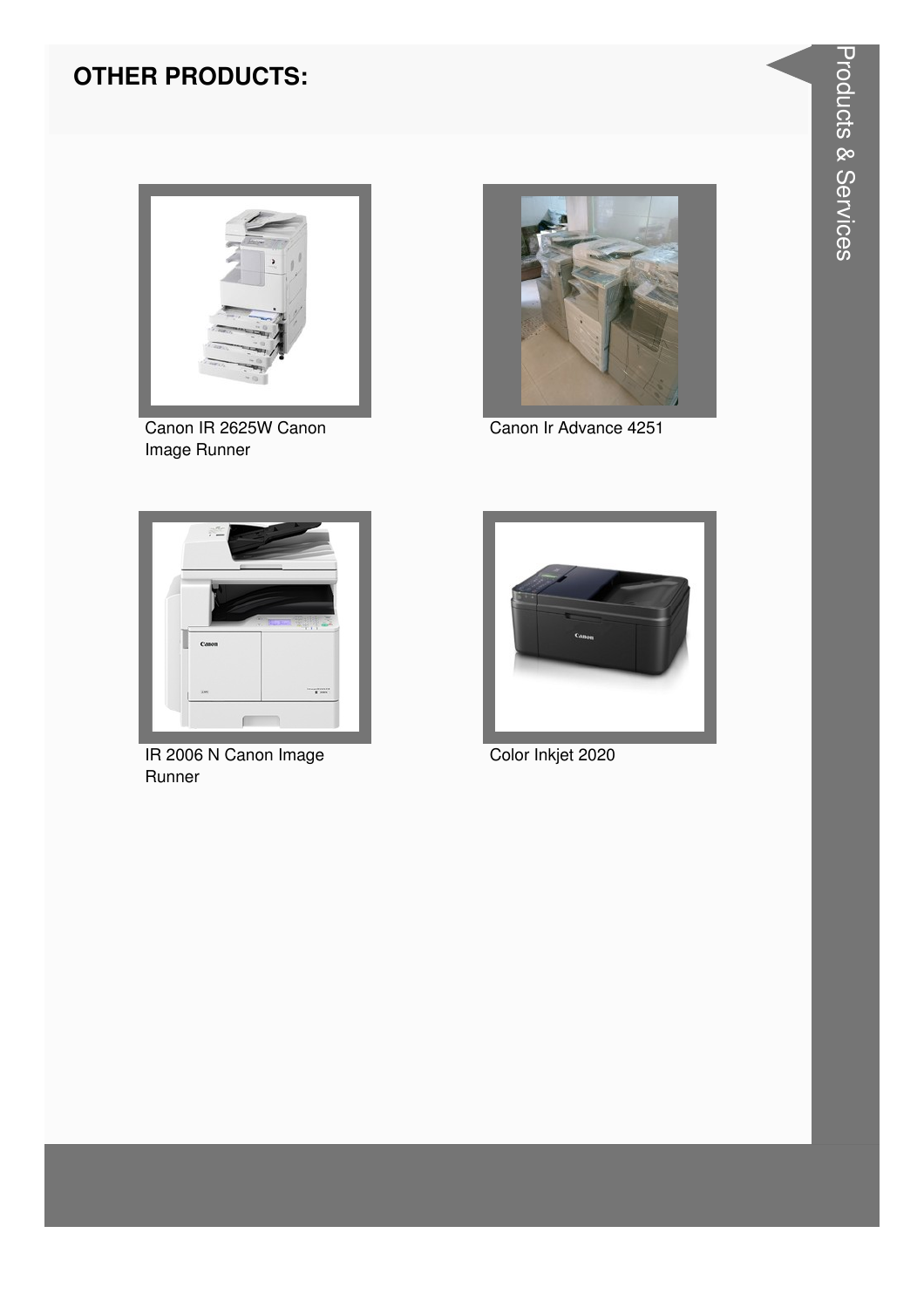

Epson Photo Inkjet Printer



Bizhub 226/206 Photocopy Machine



Bizhub 185e/165e Photocopy Machine



**Xerox Machine Rental** Services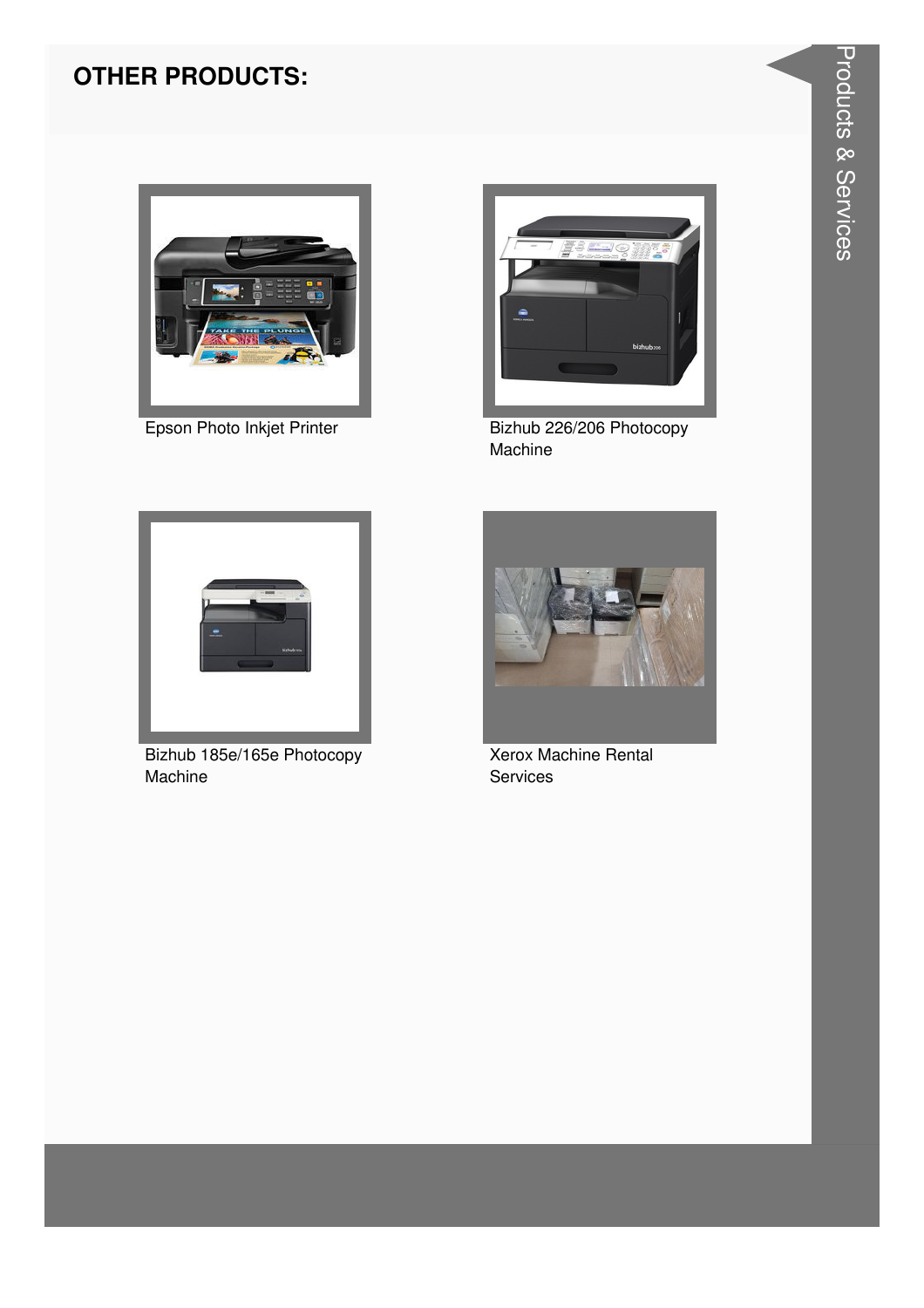



canon 2535 Konica Minolta bizhub C759/C659 multifunction printer





Canon Ir3245 Machine Kyocera 2321 Photocopier **Machine**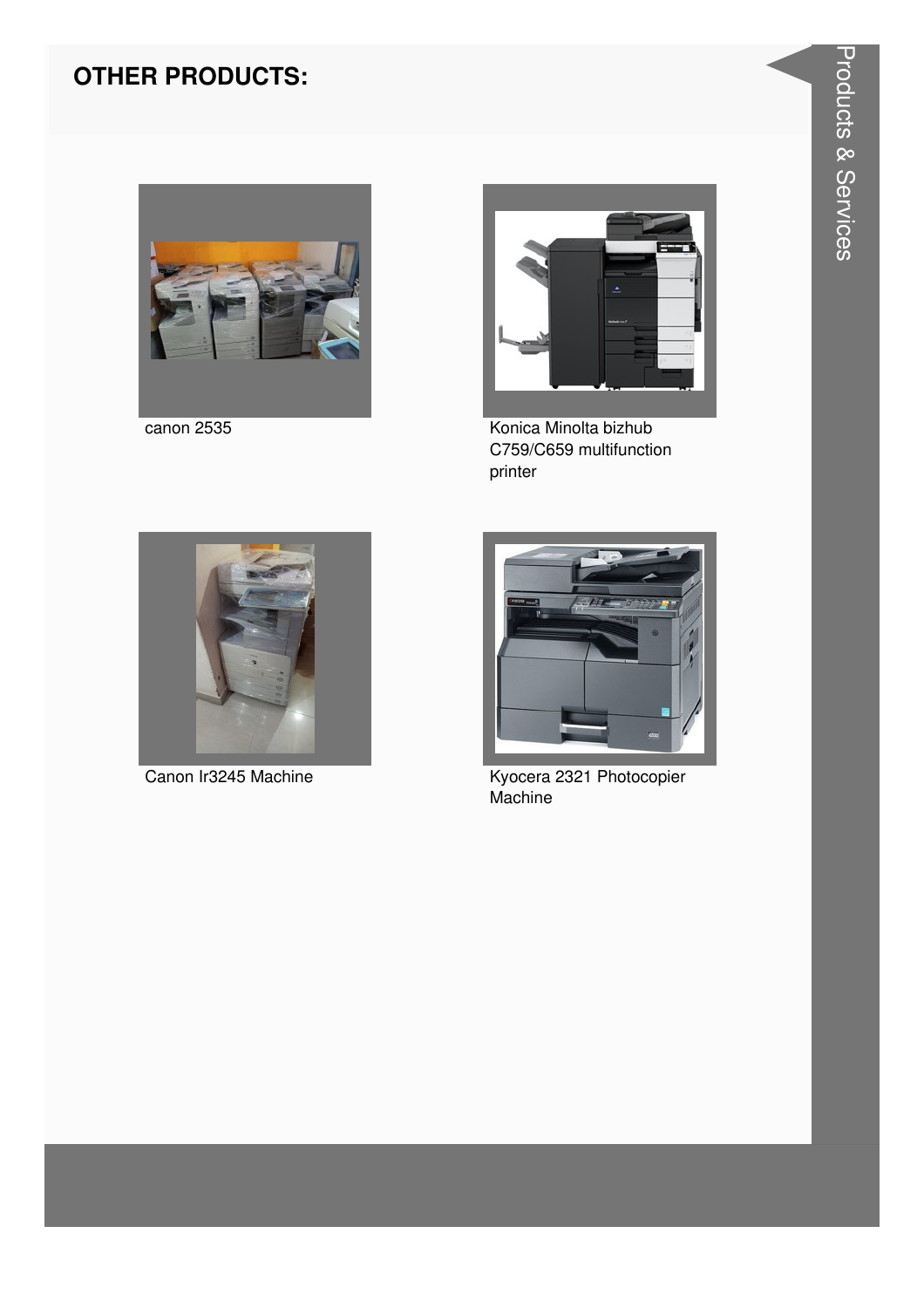

Kyocera 3212i Xerox Machine



**IR3225 Canon Multifunction** Printer



IR 2520 Canon Image Runner



IR 2545 Canon Image Runner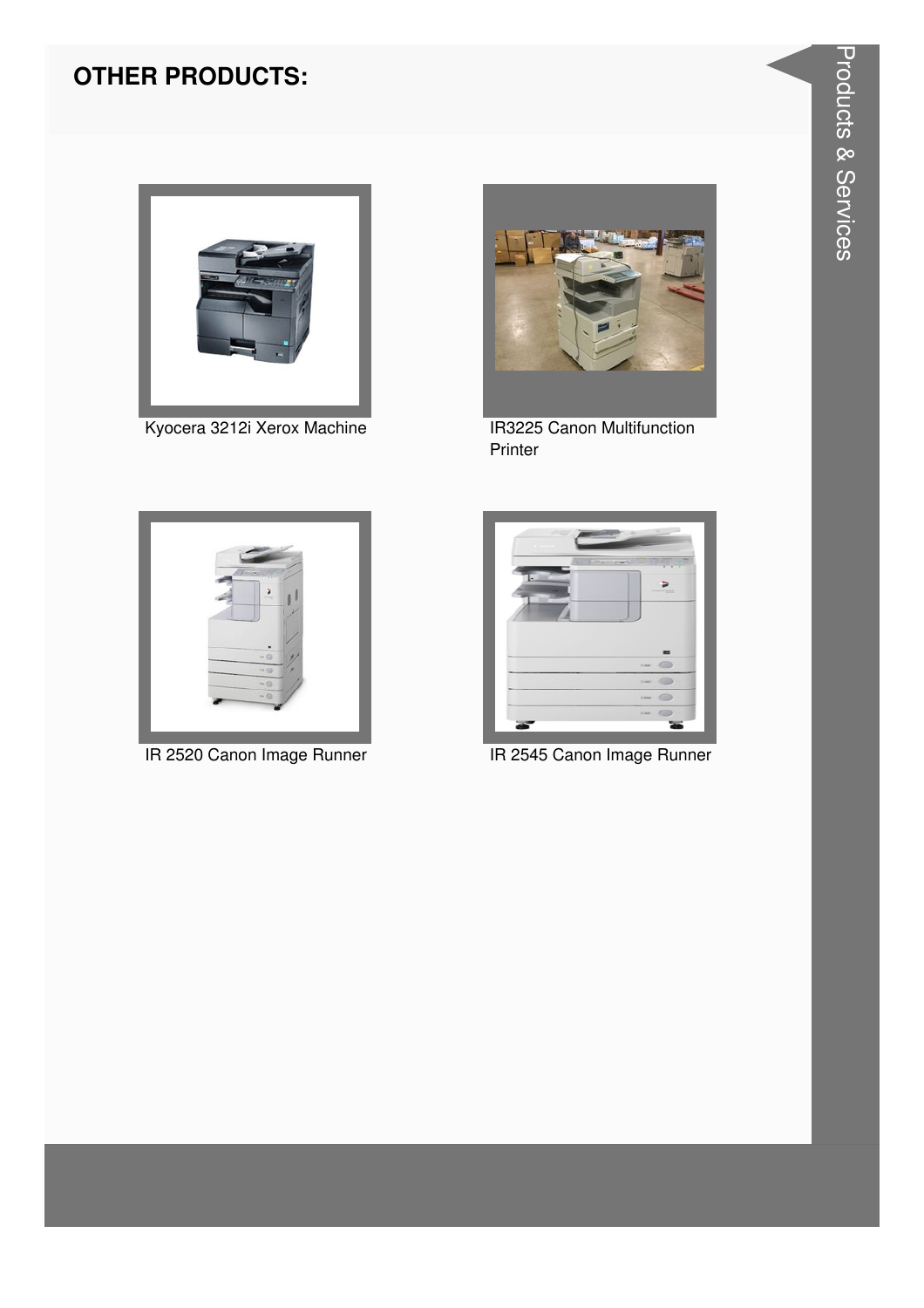

**Photocoiper Rental Service** 



Kyocera Ecosys M2040dn<br>Photocopier



**Printer AMC Service** 



**Printer Maintenance Service**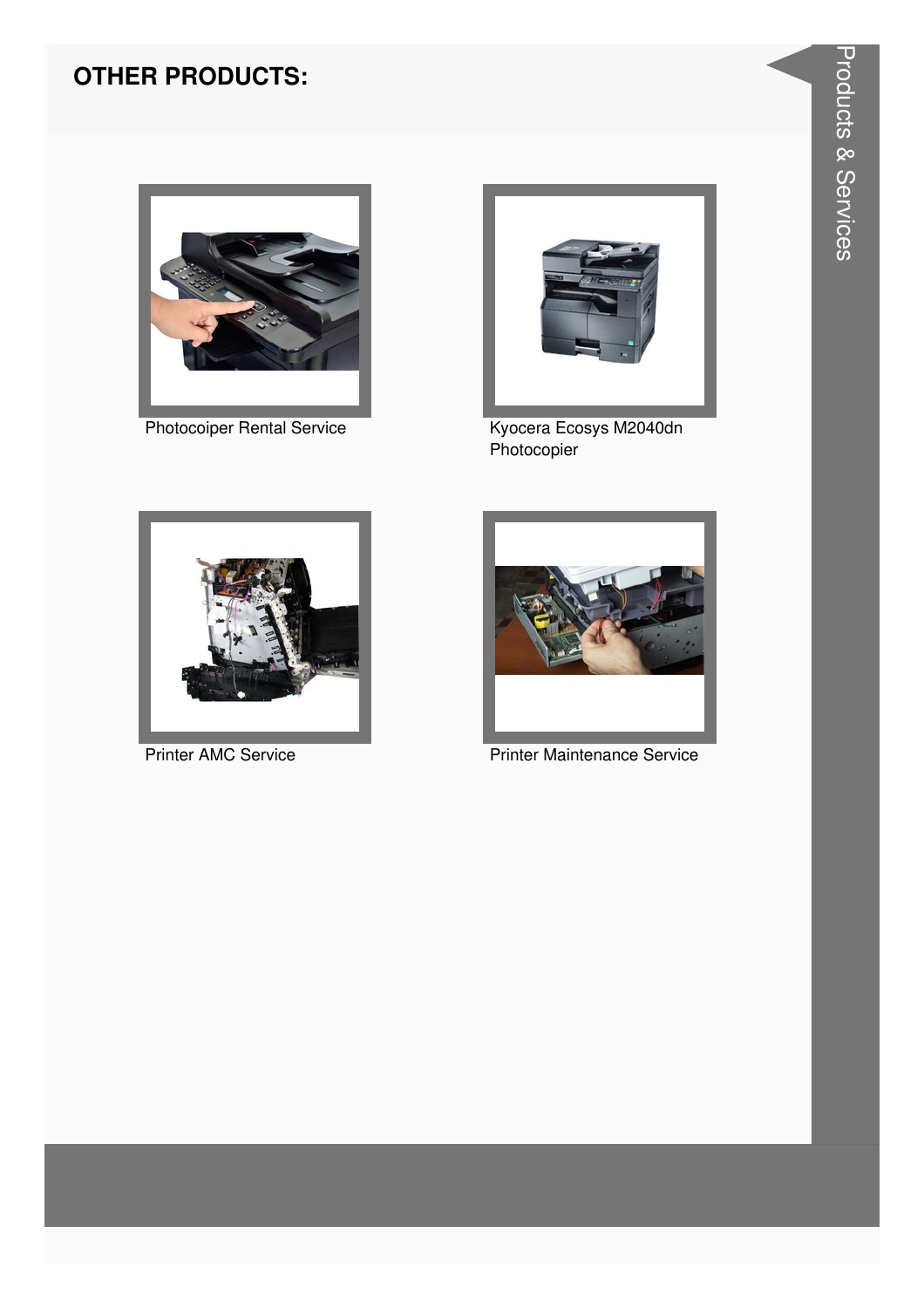# Factsheet

| Year of Establishment            | : 2011             |
|----------------------------------|--------------------|
| <b>Nature of Business</b>        | : Wholesale Trader |
| <b>Total Number of Employees</b> | : Upto 10 People   |